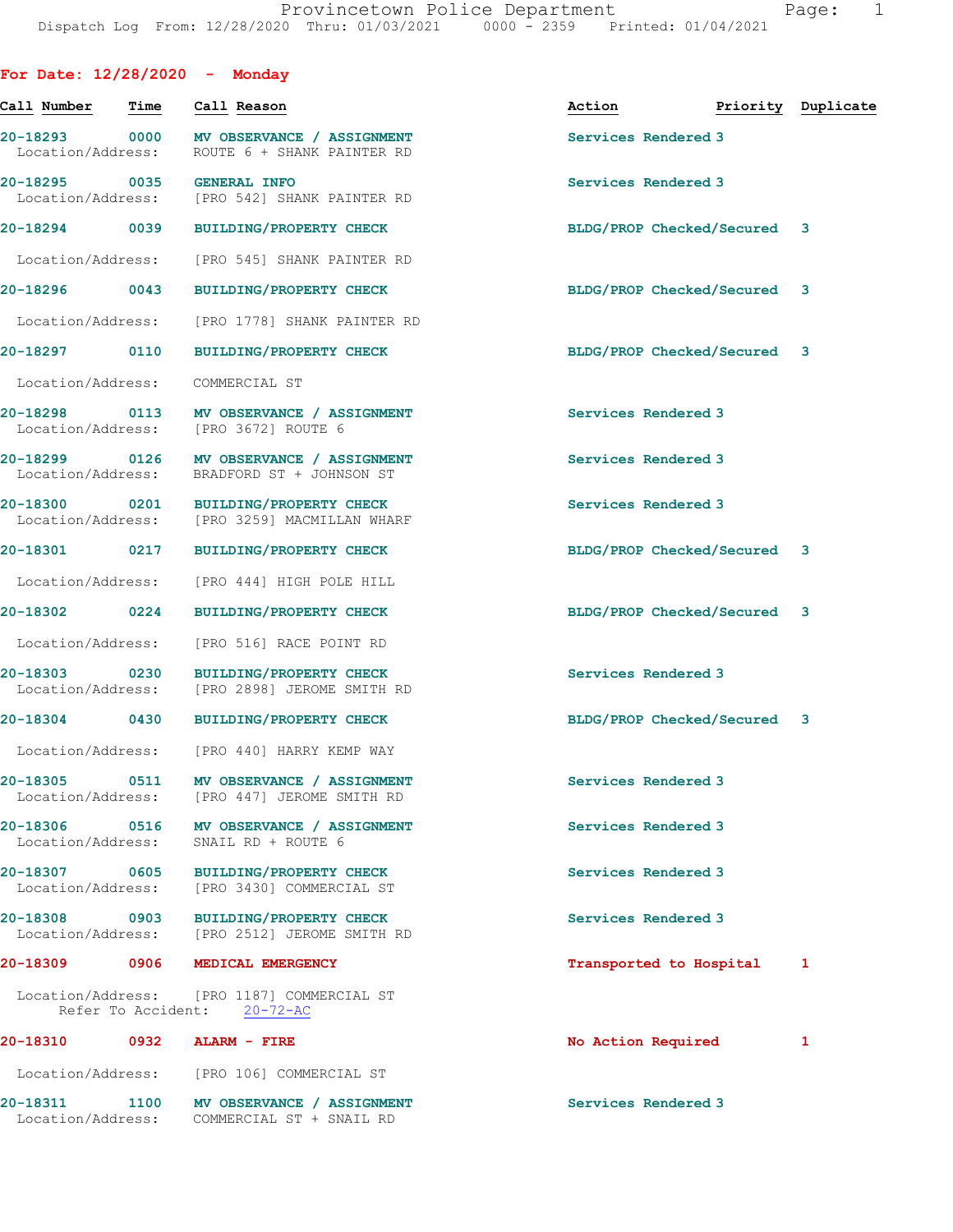**20-18313 1130 MV STOP VERBAL WARNING 3**  Location/Address: ROUTE 6

**20-18315 1140 MV STOP VERBAL WARNING 3**  Location/Address: PROVINCELANDS RD + BRADFORD ST EXT

**20-18316 1151 MV COLLISION Services Rendered 1**  Location/Address: [PRO 488] MAYFLOWER ST Refer To Accident: 20-73-AC

**20-18317 1219 MV OBSERVANCE / ASSIGNMENT Services Rendered 3**  Location/Address: [PRO 1892] SHANK PAINTER RD

**20-18320 1629 BUILDING/PROPERTY CHECK Services Rendered 3**  Location/Address: [PRO 2483] COMMERCIAL ST

**20-18321 1632 BUILDING/PROPERTY CHECK Services Rendered 3**  Location/Address: [PRO 2206] PILGRIMS LANDING

**20-18324 1808 MEDICAL EMERGENCY Transported to Hospital 1**

**20-18322 1656 NOISE COMPLAINT SPOKEN TO 3**  Location/Address: [PRO 1627] COMMERCIAL ST

**20-18323 1708 LOST PROPERTY 1208 LOST PROPERTY** Services Rendered 3 Location/Address: [PRO 542] SHANK PAINTER RD Location/Address: [PRO 542] SHANK PAINTER RD

Location/Address: [PRO 442] HARRY KEMP WAY

**20-18325 1910 PARKING COMPLAINT Citation / Warning Issued 3**

Location/Address: [PRO 105] COMMERCIAL ST

**20-18326 1918 ALARM - GENERAL No Action Required 1**

Location/Address: [PRO 549] STANDISH ST

20-18327 1921 MV OBSERVANCE / ASSIGNMENT **Services Rendered 3** Location/Address: STANDISH ST + COMMERCIAL ST

**20-18328 2019 BUILDING/PROPERTY CHECK BLDG/PROP Checked/Secured 3**

Location/Address: [PRO 539] SHANK PAINTER RD

**20-18329 2125 MV OBSERVANCE / ASSIGNMENT Services Rendered 3**  Location/Address: SHANK PAINTER RD

**20-18330 2126 BUILDING/PROPERTY CHECK Services Rendered 3**  Location/Address: [PRO 3259] MACMILLAN WHARF

**20-18331 2142 MV STOP VERBAL WARNING 3**  [PRO 2277] BRADFORD ST

**20-18332 2335 MV OBSERVANCE / ASSIGNMENT Services Rendered 3**  Location/Address: HARRY KEMP WAY + AUNT SUKEYS WAY

## **For Date: 12/29/2020 - Tuesday**

| 20-18333<br>Location/Address: | 0013 | MV OBSERVANCE / ASSIGNMENT<br>[PRO 530] SHANK PAINTER RD | Services Rendered 3         |  |
|-------------------------------|------|----------------------------------------------------------|-----------------------------|--|
| 20-18334                      | 0017 | <b>BUILDING/PROPERTY CHECK</b>                           | BLDG/PROP Checked/Secured 3 |  |
| Location/Address:             |      | [PRO 440] HARRY KEMP WAY                                 |                             |  |
| 20-18335                      | 0107 | <b>BUILDING/PROPERTY CHECK</b>                           | BLDG/PROP Checked/Secured 3 |  |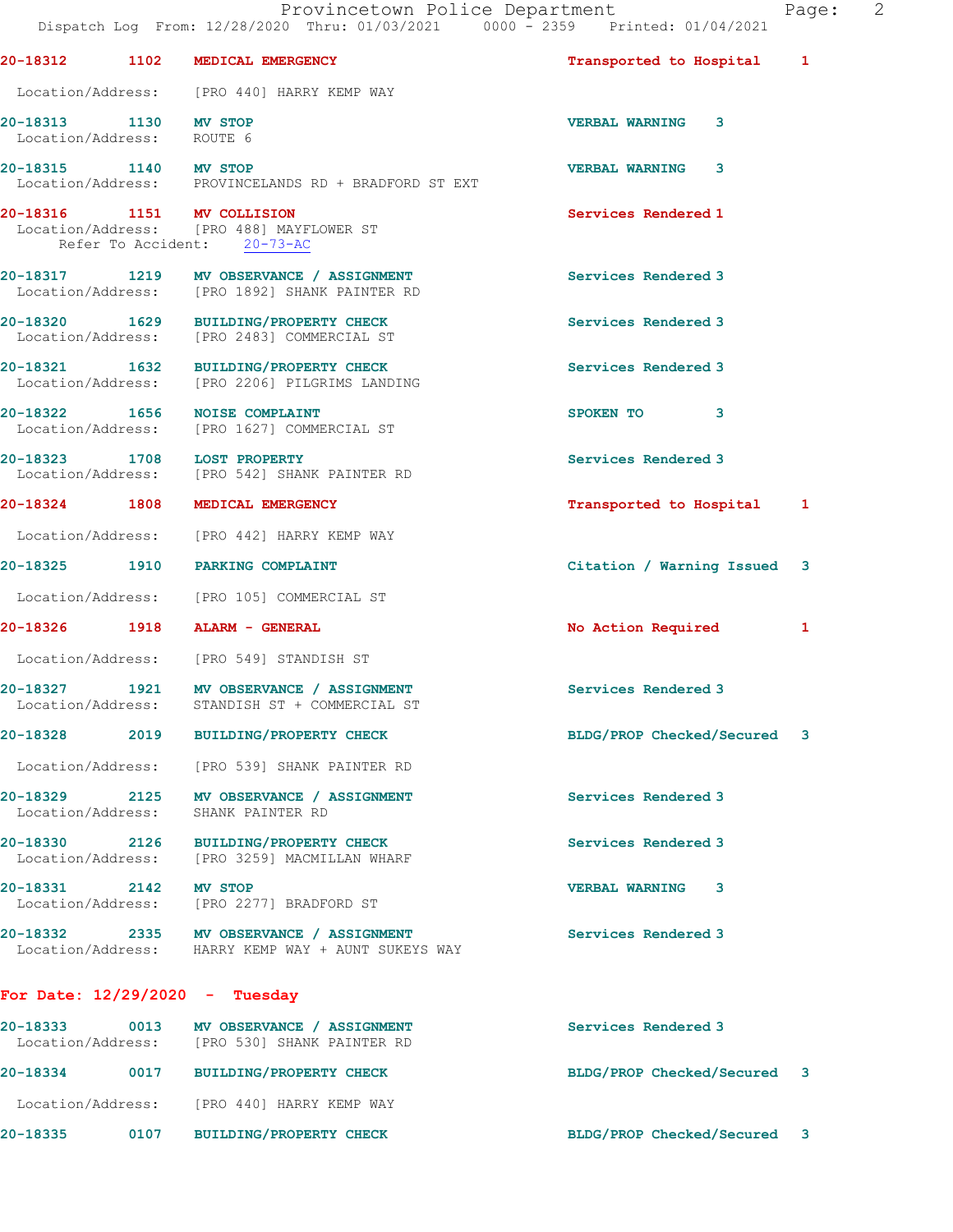|                                    |      | Location/Address: [PRO 488] MAYFLOWER ST                                       |                             |   |
|------------------------------------|------|--------------------------------------------------------------------------------|-----------------------------|---|
| 20-18336 0119                      |      |                                                                                | BLDG/PROP Checked/Secured 3 |   |
|                                    |      | <b>BUILDING/PROPERTY CHECK</b>                                                 |                             |   |
| Location/Address:                  |      | [PRO 1989] COMMERCIAL ST                                                       |                             |   |
| 20-18337 0151                      |      | <b>BUILDING/PROPERTY CHECK</b>                                                 | BLDG/PROP Checked/Secured 3 |   |
| Location/Address:                  |      | [PRO 519] RACE POINT RD                                                        |                             |   |
| 20-18338 0205<br>Location/Address: |      | MV OBSERVANCE / ASSIGNMENT<br>[PRO 3912] SHANK PAINTER RD                      | Services Rendered 3         |   |
| 20-18339 0322<br>Location/Address: |      | MEDICAL EMERGENCY<br>[PRO 2647] SHANK PAINTER RD                               | Services Rendered 1         |   |
| 20-18340                           | 0351 | <b>BUILDING/PROPERTY CHECK</b>                                                 | BLDG/PROP Checked/Secured 3 |   |
| Location/Address:                  |      | [PRO 517] RACE POINT RD                                                        |                             |   |
| 20-18341 0407                      |      | <b>BUILDING/PROPERTY CHECK</b>                                                 | BLDG/PROP Checked/Secured 3 |   |
| Location/Address:                  |      | [PRO 516] RACE POINT RD                                                        |                             |   |
| 20-18342 0454<br>Location/Address: |      | <b>BUILDING/PROPERTY CHECK</b><br>[PRO 3430] COMMERCIAL ST                     | Services Rendered 3         |   |
| 20-18343 0533                      |      | <b>BUILDING/PROPERTY CHECK</b>                                                 | BLDG/PROP Checked/Secured 3 |   |
|                                    |      | Location/Address: [PRO 530] SHANK PAINTER RD                                   |                             |   |
| 20-18344 0536<br>Location/Address: |      | MV OBSERVANCE / ASSIGNMENT<br>ROUTE 6                                          | Services Rendered 3         |   |
| Location/Address:                  |      | 20-18345 0542 MV OBSERVANCE / ASSIGNMENT<br>JEROME SMITH RD + SHANK PAINTER RD | Services Rendered 3         |   |
| 20-18346 0727<br>Location/Address: |      | MV STOP<br>BRADFORD ST + FRANKLIN ST                                           | <b>Vehicle Towed</b><br>3   |   |
| Location/Address:                  |      | 20-18347 0842 MV OBSERVANCE / ASSIGNMENT<br>[PRO 3431] COMMERCIAL ST           | Services Rendered 3         |   |
| 20-18349 0914<br>Location/Address: |      | BUILDING/PROPERTY CHECK<br>[PRO 2483] COMMERCIAL ST                            | Services Rendered 3         |   |
| 20-18350                           | 0924 | MEDICAL EMERGENCY                                                              | Transported to Hospital     | 1 |
| Location/Address:                  |      | [PRO 1927] SOPER ST                                                            |                             |   |
| 20-18352                           | 1124 | MV STOP                                                                        | Citation / Warning Issued 3 |   |
| Location/Address:                  |      | [PRO 2391] BRADFORD ST                                                         |                             |   |
| 20-18353<br>Location/Address:      | 1135 | MV STOP<br>[PRO 106] COMMERCIAL ST                                             | <b>VERBAL WARNING</b><br>3  |   |
| 20-18354 1202<br>Location/Address: |      | <b>BUILDING/PROPERTY CHECK</b><br>[PRO 2540] RACE POINT RD                     | Services Rendered 3         |   |
| 20-18355 1219<br>Location/Address: |      | MV OBSERVANCE / ASSIGNMENT<br>[PRO 4136] BRADFORD ST                           | Services Rendered 3         |   |
| 20-18356 1301<br>Location/Address: |      | MV OBSERVANCE / ASSIGNMENT<br>ROUTE 6 + SHANK PAINTER RD                       | Services Rendered 3         |   |
| 20-18357 1308<br>Location/Address: |      | MV OBSERVANCE / ASSIGNMENT<br>[PRO 1958] SHANK PAINTER RD                      | Services Rendered 3         |   |
| 20-18360                           | 1551 | <b>BUILDING/PROPERTY CHECK</b>                                                 | Services Rendered 3         |   |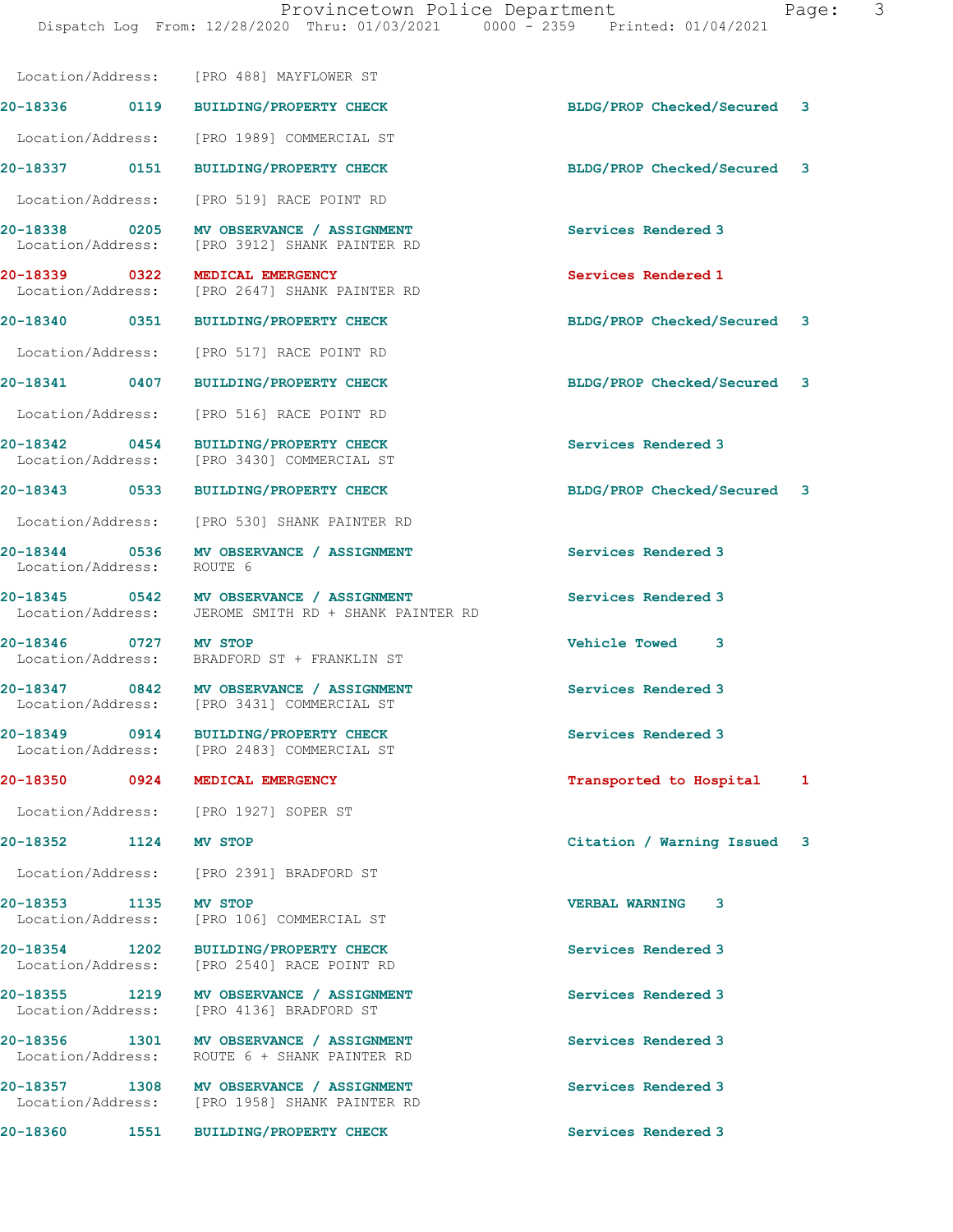|                                    |      | Provincetown Police Department<br>Dispatch Log From: 12/28/2020 Thru: 01/03/2021 0000 - 2359 Printed: 01/04/2021 |                             | Page: | 4 |
|------------------------------------|------|------------------------------------------------------------------------------------------------------------------|-----------------------------|-------|---|
|                                    |      | Location/Address: [PRO 3430] COMMERCIAL ST                                                                       |                             |       |   |
|                                    |      | 20-18361 1619 MV OBSERVANCE / ASSIGNMENT<br>Location/Address: HARRY KEMP WAY + BREWSTER ST                       | Services Rendered 3         |       |   |
| 20-18362 1707 HAZARDS              |      |                                                                                                                  | Referred to Other Agency 2  |       |   |
|                                    |      | Location/Address: [PRO 3096] COMMERCIAL ST                                                                       |                             |       |   |
|                                    |      | 20-18363 1714 MV OBSERVANCE / ASSIGNMENT<br>Location/Address: [PRO 2277] BRADFORD ST                             | Services Rendered 3         |       |   |
|                                    |      | 20-18364 1752 BUILDING/PROPERTY CHECK<br>Location/Address: [PRO 2977] COMMERCIAL ST                              | Services Rendered 3         |       |   |
|                                    |      | 20-18365 1914 NOISE COMPLAINT<br>Location/Address: [PRO 2094] CONWELL ST                                         | SPOKEN TO 3                 |       |   |
| 20-18366 2000                      |      | BUILDING/PROPERTY CHECK                                                                                          | BLDG/PROP Checked/Secured 3 |       |   |
| Location/Address: STABLE PATH      |      |                                                                                                                  |                             |       |   |
| 20-18367 2016 MV STOP              |      | Location/Address: FRANKLIN ST + COMMERCIAL ST                                                                    | <b>VERBAL WARNING 3</b>     |       |   |
|                                    |      | 20-18368 2051 ALARM - GENERAL                                                                                    | No Action Required          | 3     |   |
|                                    |      | Location/Address: [PRO 3736] COMMERCIAL ST                                                                       |                             |       |   |
|                                    |      | 20-18369 2057 LARCENY / FORGERY / FRAUD<br>Location/Address: [PRO 1229] MOZART AVE                               | Services Rendered 2         |       |   |
|                                    |      | 20-18370 2116 BUILDING/PROPERTY CHECK<br>Location/Address: [PRO 2540] RACE POINT RD                              | Services Rendered 3         |       |   |
|                                    |      | 20-18371 2334 MV OBSERVANCE / ASSIGNMENT<br>Location/Address: COMMERCIAL ST + SNAIL RD                           | Services Rendered 3         |       |   |
|                                    |      | For Date: $12/30/2020 -$ Wednesday                                                                               |                             |       |   |
| 20-18372                           | 0010 | <b>BUILDING/PROPERTY CHECK</b>                                                                                   | BLDG/PROP Checked/Secured   | 3     |   |
|                                    |      | Location/Address: [PRO 3259] MACMILLAN WHARF                                                                     |                             |       |   |
| 20-18373                           |      | 0022 BUILDING/PROPERTY CHECK                                                                                     | BLDG/PROP Checked/Secured 3 |       |   |
|                                    |      | Location/Address: [PRO 186] COMMERCIAL ST                                                                        |                             |       |   |
| 20-18374 0055<br>Location/Address: |      | MV OBSERVANCE / ASSIGNMENT<br>CONWELL ST + ROUTE 6                                                               | Services Rendered 3         |       |   |
| 20-18375 0122                      |      | BUILDING/PROPERTY CHECK                                                                                          | BLDG/PROP Checked/Secured 3 |       |   |
| Location/Address:                  |      | [PRO 2206] PILGRIMS LANDING                                                                                      |                             |       |   |
| 20-18376                           | 0132 | <b>BUILDING/PROPERTY CHECK</b>                                                                                   | BLDG/PROP Checked/Secured 3 |       |   |
| Location/Address:                  |      | [PRO 516] RACE POINT RD                                                                                          |                             |       |   |
| 20-18377 0136<br>Location/Address: |      | MV OBSERVANCE / ASSIGNMENT<br>[PRO 2805] BRADFORD ST EXT + CREEK HILL RD                                         | Services Rendered 3         |       |   |
| 20-18378 0205                      |      | <b>BUILDING/PROPERTY CHECK</b>                                                                                   | BLDG/PROP Checked/Secured 3 |       |   |
|                                    |      | Location/Address: [PRO 1645] HARRY KEMP WAY                                                                      |                             |       |   |
| 20-18379                           | 0325 | <b>BUILDING/PROPERTY CHECK</b>                                                                                   | BLDG/PROP Checked/Secured 3 |       |   |
|                                    |      | Location/Address: [PRO 379] COMMERCIAL ST                                                                        |                             |       |   |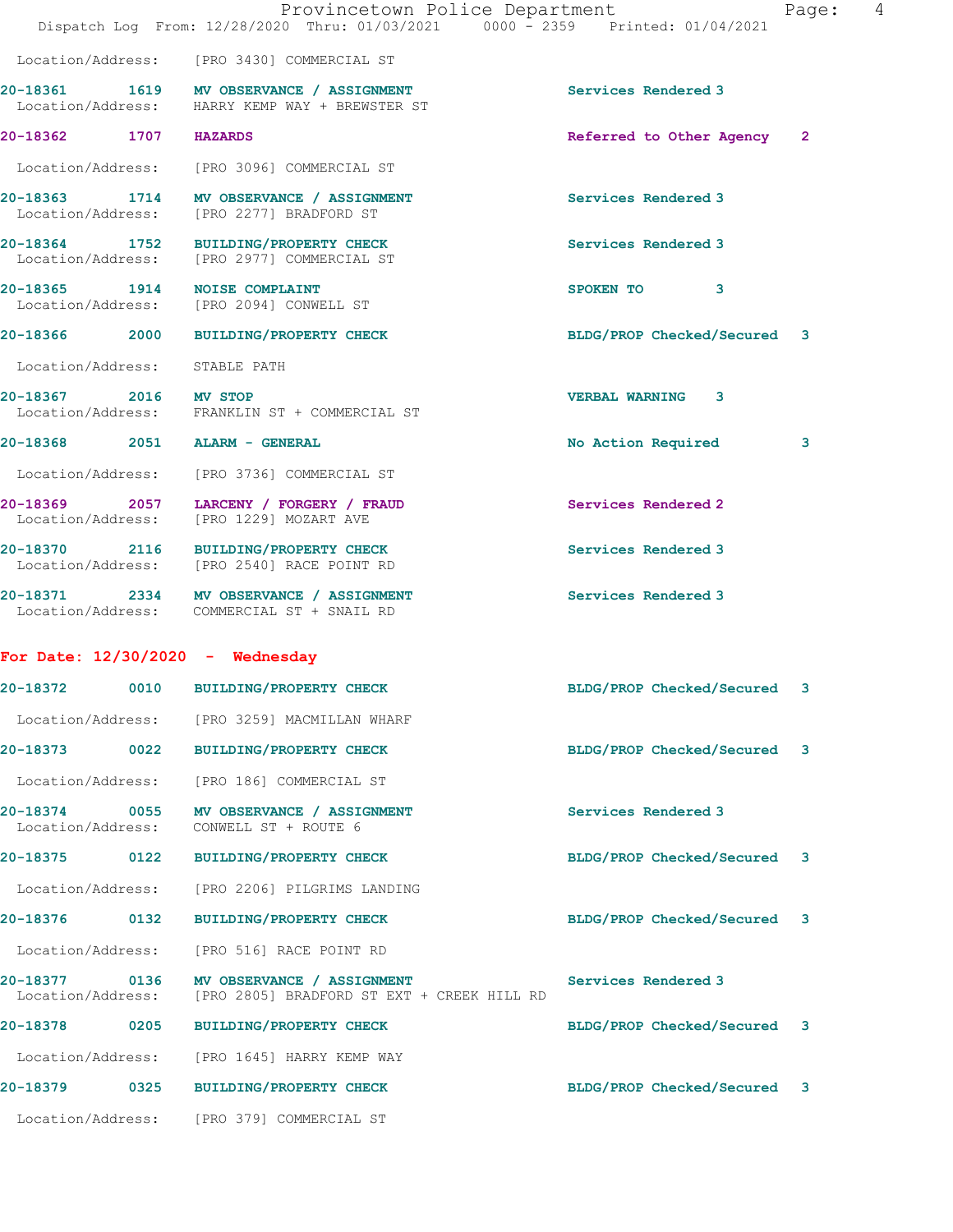**20-18381 0401 BUILDING/PROPERTY CHECK Services Rendered 3**  Location/Address: [PRO 2977] COMMERCIAL ST

Location/Address: [PRO 447] JEROME SMITH RD

**20-18383** 0521 MV OBSERVANCE / ASSIGNMENT **Services Rendered 3 Internal Services** Rendered 3 Location/Address:

**20-18384 0549 MV OBSERVANCE / ASSIGNMENT Services Rendered 3**  Location/Address: [PRO 58] BRADFORD ST

**20-18386 0738 BUILDING/PROPERTY CHECK Services Rendered 3**  Location/Address: [PRO 2483] COMMERCIAL ST

**20-18387 0741 MV OBSERVANCE / ASSIGNMENT Services Rendered 3**  Location/Address: [PRO 2206] PILGRIMS LANDING

**20-18388 0814 MV STOP VERBAL WARNING 3**  Location/Address: HARRY KEMP WAY + HOWLAND ST

**20-18389 0829 MV OBSERVANCE / ASSIGNMENT Services Rendered 3**  Location/Address:

**20-18390 0840 MV OBSERVANCE / ASSIGNMENT Services Rendered 3**  Location/Address: ROUTE 6 + SNAIL RD

**20-18391 0945 BUILDING/PROPERTY CHECK Services Rendered 3**  Location/Address: [PRO 2481] TREMONT ST

**20-18392 0955 BUILDING/PROPERTY CHECK Services Rendered 3**  Location/Address: [PRO 2540] RACE POINT RD

Location/Address: [PRO 4084] COMMERCIAL ST

**20-18395 1041 MEDICAL EMERGENCY PATIENT REFUSAL 1**  Location/Address: [PRO 943] HARRY KEMP WAY

**20-18397 1154 BUILDING/PROPERTY CHECK Services Rendered 3**  Location/Address: [PRO 571] ALDEN ST

**20-18398 1211 MV OBSERVANCE / ASSIGNMENT Services Rendered 3**<br>
Location/Address: ROUTE 6 Location/Address:

**20-18399 1235 MV DISABLED Services Rendered 2**  Location/Address: ROUTE 6 + SNAIL RD

**20-18401 1344 BUILDING/PROPERTY CHECK Services Rendered 3**  Location/Address: [PRO 517] RACE POINT RD

**20-18403 1504 SERVE WARRANT Arrest(s) Made 3** 

 Location/Address: [PRO 542] SHANK PAINTER RD Refer To Arrest: 20-163-AR

**20-18404 1602 911 - GENERAL Services Rendered 1**  Location/Address: [PRO 3296] SHANK PAINTER RD

**20-18405 1726 BUILDING/PROPERTY CHECK Services Rendered 3**<br>
Location/Address: [PRO 2206] PILGRIMS LANDING Location/Address: [PRO 2206] PILGRIMS LANDING

**20-18406 1739 SUSPICIOUS ACTIVITY BLDG/PROP Checked/Secured 2** Location/Address: [PRO 431] DYER ST

**20-18407 1750 DISTURBANCE - FIGHT / ARGUMENT Services Rendered 1** 

**20-18380 0345 BUILDING/PROPERTY CHECK Services Rendered 3** 

**20-18382 0506 BUILDING/PROPERTY CHECK BLDG/PROP Checked/Secured 3**

**20-18394 1039 BUILDING/PROPERTY CHECK BLDG/PROP Checked/Secured 3**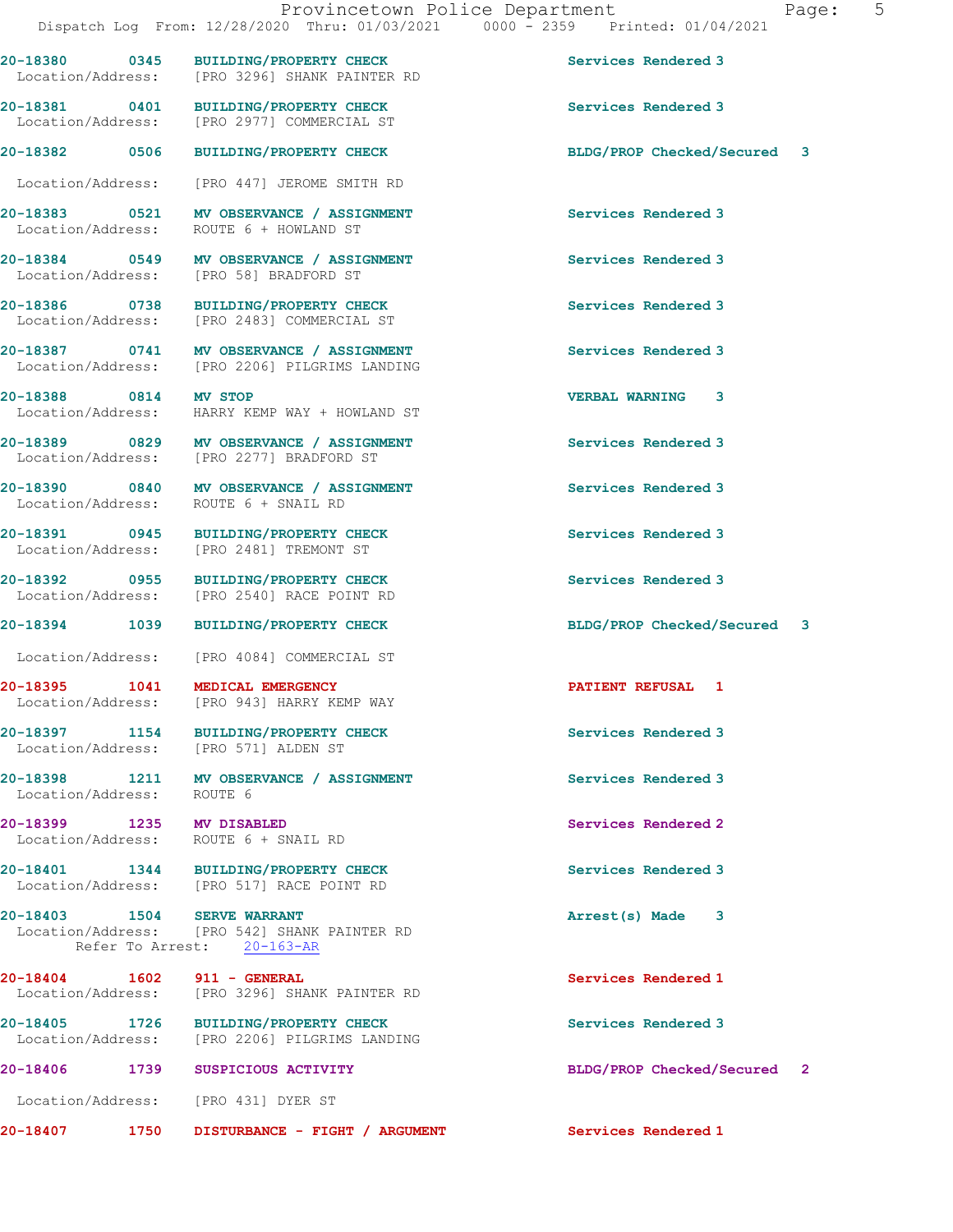|                                    |      | Provincetown Police Department<br>Dispatch Log From: 12/28/2020 Thru: 01/03/2021 0000 - 2359 Printed: 01/04/2021 |                             | Page: | - 6 |
|------------------------------------|------|------------------------------------------------------------------------------------------------------------------|-----------------------------|-------|-----|
|                                    |      | Location/Address: [PRO 662] COMMERCIAL ST                                                                        |                             |       |     |
|                                    |      | 20-18409 2040 MEDICAL EMERGENCY                                                                                  | Transported to Hospital     | 1     |     |
|                                    |      | Location/Address: [PRO 3222] ALDEN ST                                                                            |                             |       |     |
|                                    |      | 20-18411 2057 MV COMPLAINT<br>Location/Address: COMMERCIAL ST + STANDISH ST                                      | Could Not Locate 2          |       |     |
|                                    |      | 20-18410 2101 BUILDING/PROPERTY CHECK                                                                            | BLDG/PROP Checked/Secured 3 |       |     |
| Location/Address:                  |      | [PRO 539] SHANK PAINTER RD                                                                                       |                             |       |     |
|                                    |      | 20-18412 2302 PRISONER CHECKS<br>Location/Address: [PRO 542] SHANK PAINTER RD                                    | Services Rendered 3         |       |     |
|                                    |      | 20-18413 2341 MV OBSERVANCE / ASSIGNMENT<br>Location/Address: SHANK PAINTER RD + JEROME SMITH RD                 | Services Rendered 3         |       |     |
|                                    |      | 20-18414 2348 MV OBSERVANCE / ASSIGNMENT<br>Location/Address: BRADFORD ST + RYDER ST                             | Services Rendered 3         |       |     |
|                                    |      | For Date: $12/31/2020$ - Thursday                                                                                |                             |       |     |
| 20-18415 0003 MV STOP              |      |                                                                                                                  | Citation / Warning Issued 3 |       |     |
|                                    |      | Location/Address: [PRO 2518] ROUTE 6                                                                             |                             |       |     |
|                                    |      | 20-18416 0042 BUILDING/PROPERTY CHECK<br>Location/Address: [PRO 2206] PILGRIMS LANDING                           | Services Rendered 3         |       |     |
| Location/Address: STABLE PATH      |      | 20-18417 0056 BUILDING/PROPERTY CHECK                                                                            | Services Rendered 3         |       |     |
|                                    |      | 20-18418 0058 BUILDING/PROPERTY CHECK                                                                            | BLDG/PROP Checked/Secured 3 |       |     |
|                                    |      | Location/Address: [PRO 179] STABLE PATH                                                                          |                             |       |     |
|                                    |      | 20-18419 0101 BUILDING/PROPERTY CHECK<br>Location/Address: [PRO 2540] RACE POINT RD                              | Services Rendered 3         |       |     |
| 20-18420                           | 0104 | <b>BUILDING/PROPERTY CHECK</b>                                                                                   | BLDG/PROP Checked/Secured   | 3     |     |
|                                    |      | Location/Address: [PRO 1778] SHANK PAINTER RD                                                                    |                             |       |     |
|                                    |      | 20-18421 0104 911 - GENERAL<br>Location/Address: [PRO 3835] COMMERCIAL ST                                        | Services Rendered 1         |       |     |
|                                    |      | 20-18422 0118 BUILDING/PROPERTY CHECK                                                                            | BLDG/PROP Checked/Secured 3 |       |     |
| Location/Address:                  |      | [PRO 3430] COMMERCIAL ST                                                                                         |                             |       |     |
| 20-18423 0136<br>Location/Address: |      | MV OBSERVANCE / ASSIGNMENT<br>ROUTE 6 + SNAIL RD                                                                 | Services Rendered 3         |       |     |
| 20-18424 0144                      |      | MV OBSERVANCE / ASSIGNMENT<br>Location/Address: [PRO 94] BRADFORD ST                                             | Services Rendered 3         |       |     |
| 20-18425 0144<br>Location/Address: |      | BUILDING/PROPERTY CHECK<br>[PRO 3259] MACMILLAN WHARF                                                            | Services Rendered 3         |       |     |
| 20-18426 0307                      |      | <b>BUILDING/PROPERTY CHECK</b>                                                                                   | BLDG/PROP Checked/Secured 3 |       |     |
| Location/Address:                  |      | [PRO 1952] COMMERCIAL ST                                                                                         |                             |       |     |
| 20-18427 0309<br>Location/Address: |      | BUILDING/PROPERTY CHECK<br>[PRO 2977] COMMERCIAL ST                                                              | Services Rendered 3         |       |     |
| 20-18428 0516                      |      | <b>BUILDING/PROPERTY CHECK</b>                                                                                   | BLDG/PROP Checked/Secured 3 |       |     |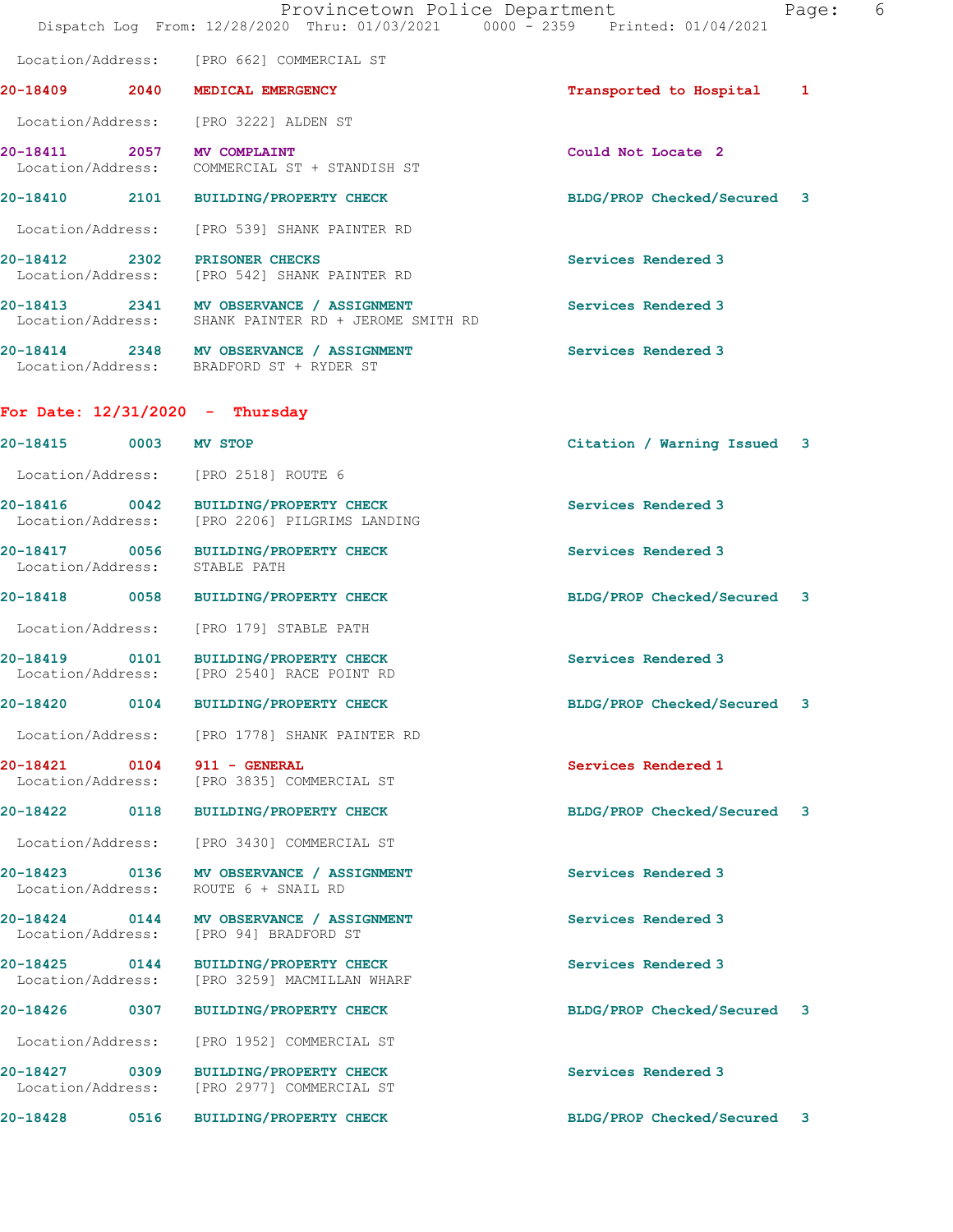|                                    |      | Provincetown Police Department<br>Dispatch Log From: 12/28/2020 Thru: 01/03/2021 0000 - 2359 Printed: 01/04/2021 |                             | 7<br>Page: |
|------------------------------------|------|------------------------------------------------------------------------------------------------------------------|-----------------------------|------------|
| Location/Address:                  |      | [PRO 530] SHANK PAINTER RD                                                                                       |                             |            |
| 20-18429 0518<br>Location/Address: |      | BUILDING/PROPERTY CHECK<br>[PRO 2512] JEROME SMITH RD                                                            | Services Rendered 3         |            |
|                                    |      | 20-18430 0522 MV OBSERVANCE / ASSIGNMENT<br>Location/Address: SHANK PAINTER RD + JEROME SMITH RD                 | Services Rendered 3         |            |
|                                    |      | 20-18431 0524 MV OBSERVANCE / ASSIGNMENT<br>Location/Address: CONWELL ST + ROUTE 6                               | Services Rendered 3         |            |
| 20-18432 0538                      |      | <b>BUILDING/PROPERTY CHECK</b>                                                                                   | BLDG/PROP Checked/Secured 3 |            |
| Location/Address:                  |      | [PRO 1780] JOHNSON ST                                                                                            |                             |            |
|                                    |      | 20-18433 0553 BUILDING/PROPERTY CHECK                                                                            | BLDG/PROP Checked/Secured 3 |            |
|                                    |      | Location/Address: [PRO 519] RACE POINT RD                                                                        |                             |            |
|                                    |      | 20-18434 0827 ESCORT / TRANSPORT                                                                                 | <b>Transferred Custody</b>  | 3          |
|                                    |      | Location/Address: [ORL 1] ROCK HARBOR RD<br>Refer To Arrest: 20-163-AR                                           |                             |            |
|                                    |      | 20-18436 0855 BUILDING/PROPERTY CHECK<br>Location/Address: [PRO 94] BRADFORD ST                                  | Services Rendered 3         |            |
|                                    |      | 20-18438 0953 MV OBSERVANCE / ASSIGNMENT<br>Location/Address: BRADFORD ST EXT + WEST VINE ST                     | Services Rendered 3         |            |
| 20-18439 1031 FOLLOW UP            |      | Location/Address: [PRO 3136] RACE POINT RD                                                                       | Could Not Locate 2          |            |
| Location/Address:                  |      | 20-18441 1130 PARK, WALK & TALK<br>[PRO 366] COMMERCIAL ST                                                       | Services Rendered 3         |            |
| Location/Address: ROUTE 6          |      | 20-18444 1256 MV OBSERVANCE / ASSIGNMENT                                                                         | Services Rendered 3         |            |
|                                    |      | 20-18445 1310 BUILDING/PROPERTY CHECK                                                                            | BLDG/PROP Checked/Secured 3 |            |
|                                    |      | Location/Address: [PRO 444] HIGH POLE HILL                                                                       |                             |            |
| 20-18446 1340                      |      | SERVE SUMMONS<br>Location/Address: [PRO 662] COMMERCIAL ST                                                       | Could Not Locate 3          |            |
| 20-18448 1342<br>Location/Address: |      | LARCENY / FORGERY / FRAUD<br>[PRO 3458] COMMERCIAL ST                                                            | Services Rendered 2         |            |
| 20-18447 1347<br>Location/Address: |      | <b>BUILDING/PROPERTY CHECK</b><br>[PRO 2540] RACE POINT RD                                                       | Services Rendered 3         |            |
| 20-18449 1353<br>Location/Address: |      | <b>BUILDING/PROPERTY CHECK</b><br>[PRO 2499] RACE POINT RD                                                       | Services Rendered 3         |            |
| 20-18450 1438<br>Location/Address: |      | MV COMPLAINT<br>RACE RD                                                                                          | Services Rendered 2         |            |
| 20-18451                           | 1520 | MEDICAL EMERGENCY                                                                                                | Transported to Hospital     | 1          |
| Location/Address:                  |      | [PRO 1387] JEROME SMITH RD                                                                                       |                             |            |
| 20-18452 1520                      |      | PARKING COMPLAINT                                                                                                | Citation / Warning Issued 3 |            |
| Location/Address:                  |      | [PRO 638] COMMERCIAL ST                                                                                          |                             |            |
| 20-18453 1529<br>Location/Address: |      | MV OBSERVANCE / ASSIGNMENT<br>HARRY KEMP WAY + AUNT SUKEYS WAY                                                   | Services Rendered 3         |            |
| 20-18454                           | 1529 | <b>MV STOP</b>                                                                                                   | Citation / Warning Issued 3 |            |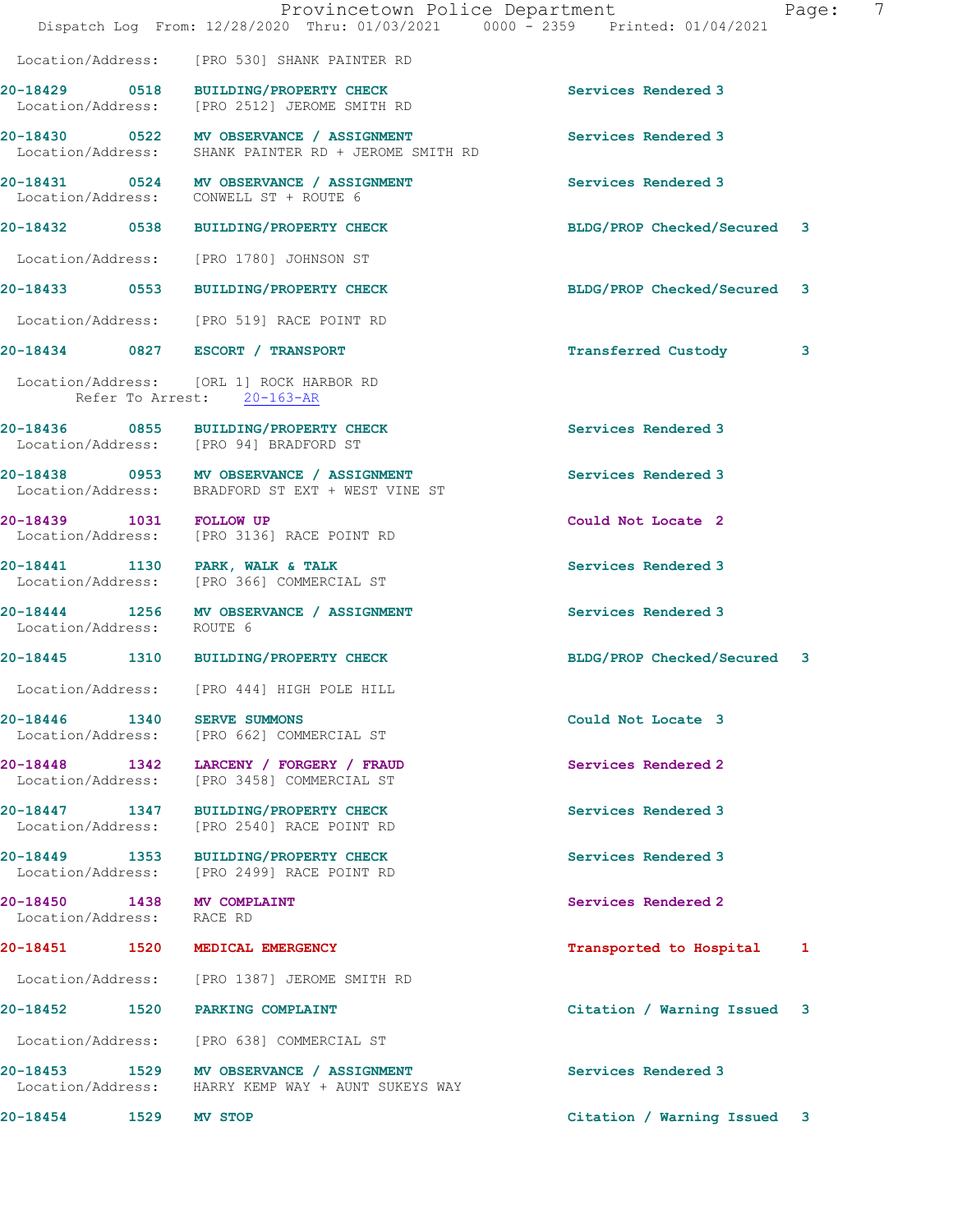|                                            | Provincetown Police Department<br>Dispatch Log From: 12/28/2020 Thru: 01/03/2021 0000 - 2359 Printed: 01/04/2021 | Page:                        | 8 |
|--------------------------------------------|------------------------------------------------------------------------------------------------------------------|------------------------------|---|
|                                            | Location/Address: OLD COLONY WAY + AUNT SUKEYS WAY                                                               |                              |   |
|                                            |                                                                                                                  | <b>VERBAL WARNING 3</b>      |   |
| 20-18457 1615 MV STOP                      | Location/Address: CONWELL ST + HARRY KEMP WAY                                                                    |                              |   |
|                                            | 20-18458 1652 BUILDING/PROPERTY CHECK<br>Location/Address: [PRO 2977] COMMERCIAL ST                              | Services Rendered 3          |   |
| 20-18459 1703 PARKING COMPLAINT            |                                                                                                                  | Citation / Warning Issued 3  |   |
|                                            | Location/Address: KILEY CT + COMMERCIAL ST                                                                       |                              |   |
|                                            | 20-18461 1720 SUSPICIOUS ACTIVITY<br>Location/Address: [PRO 597] COMMERCIAL ST                                   | Services Rendered 2          |   |
|                                            | 20-18460 1724 BUILDING/PROPERTY CHECK                                                                            | BLDG/PROP Checked/Secured 3  |   |
|                                            | Location/Address: [PRO 444] HIGH POLE HILL                                                                       |                              |   |
|                                            | 20-18463 1800 MV OBSERVANCE / ASSIGNMENT<br>Location/Address: STANDISH ST + BRADFORD ST                          | Services Rendered 3          |   |
|                                            | 20-18464 1812 MV OBSERVANCE / ASSIGNMENT<br>Location/Address: ROUTE 6 + CONWELL ST                               | Services Rendered 3          |   |
| 20-18465 1815 MV STOP                      | Location/Address: [PRO 3912] SHANK PAINTER RD                                                                    | <b>VERBAL WARNING 3</b>      |   |
|                                            | 20-18466 1910 BUILDING/PROPERTY CHECK                                                                            | BLDG/PROP Checked/Secured 3  |   |
|                                            | Location/Address: [PRO 519] RACE POINT RD                                                                        |                              |   |
| Location/Address: [TRU] SHORE RD           | 20-18467 1947 ASSIST DEPARTMENT / MUTUAL AID Services Rendered 3                                                 |                              |   |
| 20-18468<br>2003                           | <b>BUILDING/PROPERTY CHECK</b><br>Location/Address: [PRO 537] SHANK PAINTER RD                                   | Services Rendered 3          |   |
| 20-18470                                   | 2014 BUILDING/PROPERTY CHECK                                                                                     | BLDG/PROP Checked/Secured 3  |   |
| Location/Address:                          | [PRO 3259] MACMILLAN WHARF                                                                                       |                              |   |
| 20-18469 2016<br>Location/Address:         | MV OBSERVANCE / ASSIGNMENT<br>BRADFORD ST + HOWLAND ST                                                           | Services Rendered 3          |   |
| Location/Address: STABLE PATH              | 20-18471 2026 BUILDING/PROPERTY CHECK                                                                            | Services Rendered 3          |   |
| 20-18472<br>2040                           | ASSIST DEPARTMENT / MUTUAL AID                                                                                   | Transported to Hospital<br>3 |   |
| Location/Address: [TRU 310] ROUTE 6        |                                                                                                                  |                              |   |
| 20-18473 2042 MV STOP<br>Location/Address: | KENDALL LN + BRADFORD ST                                                                                         | <b>VERBAL WARNING</b><br>3   |   |
| 20-18474 2050 MV STOP                      | Location/Address: [PRO 105] COMMERCIAL ST                                                                        | 3<br><b>VERBAL WARNING</b>   |   |

20-18475 2122 MV OBSERVANCE / ASSIGNMENT **Services Rendered 3** Location/Address: ROUTE 6 + CONWELL ST

**20-18476 2123 HAZARDS Services Rendered 2** 

Location/Address: [PRO 2605] COMMERCIAL ST

**20-18477 2125 LOST VISA CARD Services Rendered 3**  Location/Address: [PRO 3296] SHANK PAINTER RD

**20-18478 2135 ALARM - FIRE False Alarm 1**  Location/Address: [PRO 397] COMMERCIAL ST

20-18479 2147 MV OBSERVANCE / ASSIGNMENT Services Rendered 3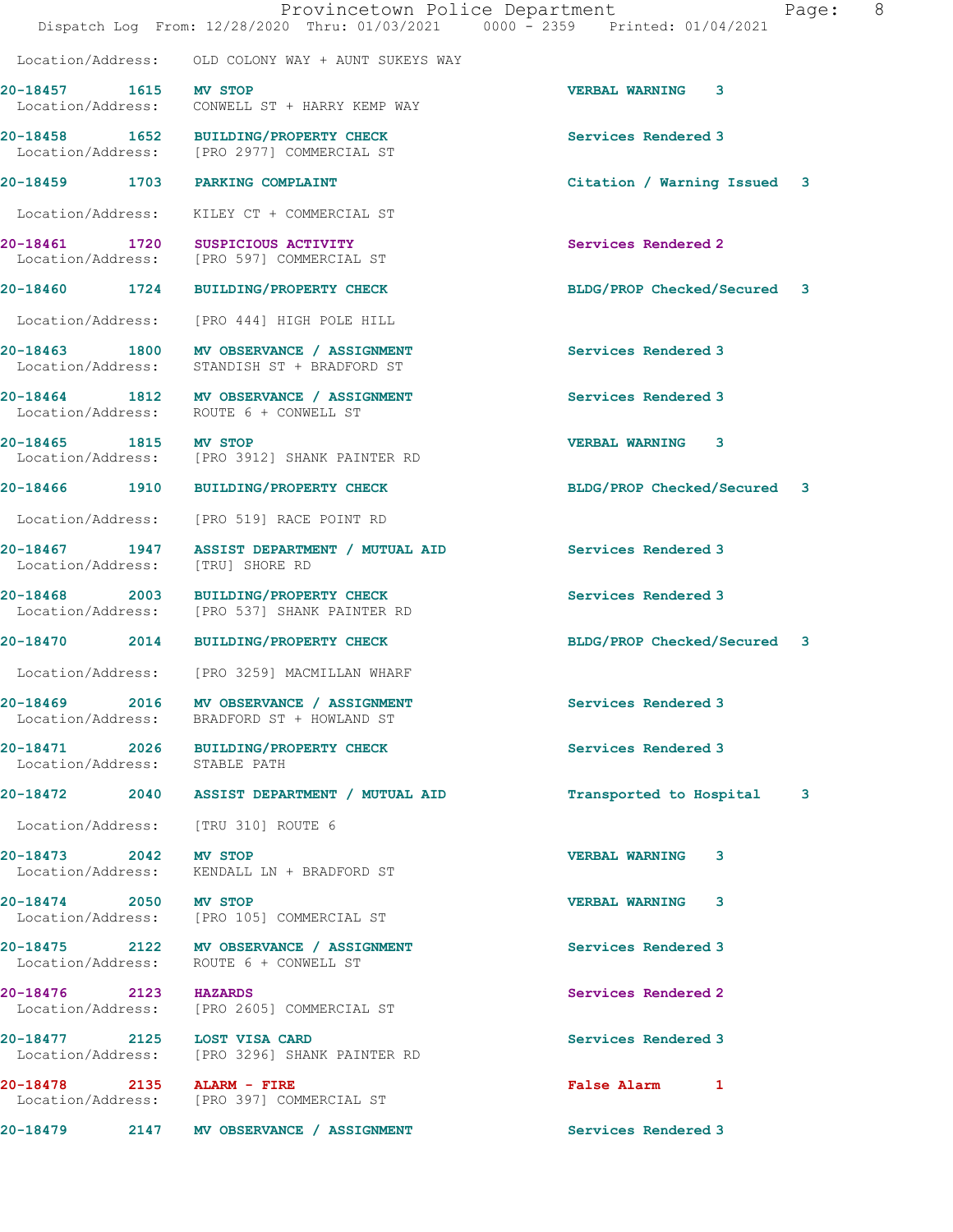|                                 |             | Provincetown Police Department<br>Dispatch Log From: 12/28/2020 Thru: 01/03/2021 0000 - 2359 Printed: 01/04/2021 |                             | -9<br>Page: |
|---------------------------------|-------------|------------------------------------------------------------------------------------------------------------------|-----------------------------|-------------|
|                                 |             | Location/Address: BRADFORD ST + RYDER ST                                                                         |                             |             |
| 20-18480 2154 MV STOP           |             | Location/Address: [PRO 4041] BRADFORD ST                                                                         | <b>VERBAL WARNING 3</b>     |             |
| 20-18481 2204 HAZARDS           |             | Location/Address: UPPER MILLER HILL RD                                                                           | Could Not Locate 2          |             |
| 20-18482 2210 MV STOP           |             | Location/Address: STANDISH ST + BRADFORD ST                                                                      | <b>VERBAL WARNING 3</b>     |             |
| 20-18485 2233 MV STOP           |             | Location/Address: [PRO 2558] BRADFORD ST<br>Refer To Arrest: 20-164-AR                                           | Arrest(s) Made 3            |             |
| 20-18487 2359 MV STOP           |             |                                                                                                                  | Citation / Warning Issued 3 |             |
|                                 |             | Location/Address: [PRO 290] COMMERCIAL ST                                                                        |                             |             |
| For Date: $01/01/2021$ - Friday |             |                                                                                                                  |                             |             |
| 21-1                            |             | 0035 ASSIST CITIZEN<br>Location/Address: [PRO 27] BRADFORD ST                                                    | Services Rendered 3         |             |
| 21-2                            |             | 0104 MV OBSERVANCE / ASSIGNMENT<br>Location/Address: CONWELL ST + ROUTE 6                                        | Services Rendered 3         |             |
|                                 |             | 21-3 0149 BUILDING/PROPERTY CHECK                                                                                | BLDG/PROP Checked/Secured 3 |             |
|                                 |             | Location/Address: [PRO 1952] COMMERCIAL ST                                                                       |                             |             |
| $21 - 4$                        |             | 0158 BUILDING/PROPERTY CHECK                                                                                     | BLDG/PROP Checked/Secured 3 |             |
|                                 |             | Location/Address: [PRO 1780] JOHNSON ST                                                                          |                             |             |
| 21-5                            |             | 0207 MV OBSERVANCE / ASSIGNMENT<br>Location/Address: ROUTE 6 + SNAIL RD                                          | Services Rendered 3         |             |
| 21-6                            |             | 0516 MV OBSERVANCE / ASSIGNMENT<br>Location/Address: ROUTE 6 + PROVINCELANDS RD                                  | Services Rendered 3         |             |
| 21-8                            | $\sim$ 0528 | MV STOP<br>Location/Address: [PRO 518] RACE POINT RD                                                             | <b>VERBAL WARNING 3</b>     |             |
|                                 |             | 21-7 0529 MV OBSERVANCE / ASSIGNMENT<br>Location/Address: [PRO 521] ROUTE 6                                      | Services Rendered 3         |             |
| 21-9                            |             | 0533 BUILDING/PROPERTY CHECK                                                                                     | BLDG/PROP Checked/Secured 3 |             |
|                                 |             | Location/Address: [PRO 447] JEROME SMITH RD                                                                      |                             |             |
|                                 |             | 21-10 0534 BUILDING/PROPERTY CHECK                                                                               | BLDG/PROP Checked/Secured 3 |             |
| Location/Address:               |             | [PRO 519] RACE POINT RD                                                                                          |                             |             |
| 21-11                           | 0712        | MV STOP<br>Location/Address: [PRO 3940] JEROME SMITH RD                                                          | <b>VERBAL WARNING 3</b>     |             |
| 21-12                           |             | 0756 BUILDING/PROPERTY CHECK<br>Location/Address: [PRO 3430] COMMERCIAL ST                                       | Services Rendered 3         |             |
| 21–13 0758                      |             | BUILDING/PROPERTY CHECK                                                                                          | BLDG/PROP Checked/Secured 3 |             |
|                                 |             | Location/Address: [PRO 2977] COMMERCIAL ST                                                                       |                             |             |
| 21-14                           |             | 0818 BUILDING/PROPERTY CHECK                                                                                     | BLDG/PROP Checked/Secured 3 |             |
|                                 |             | Location/Address: [PRO 2483] COMMERCIAL ST                                                                       |                             |             |
| 21-15                           |             | 0832 MV OBSERVANCE / ASSIGNMENT                                                                                  | Services Rendered 3         |             |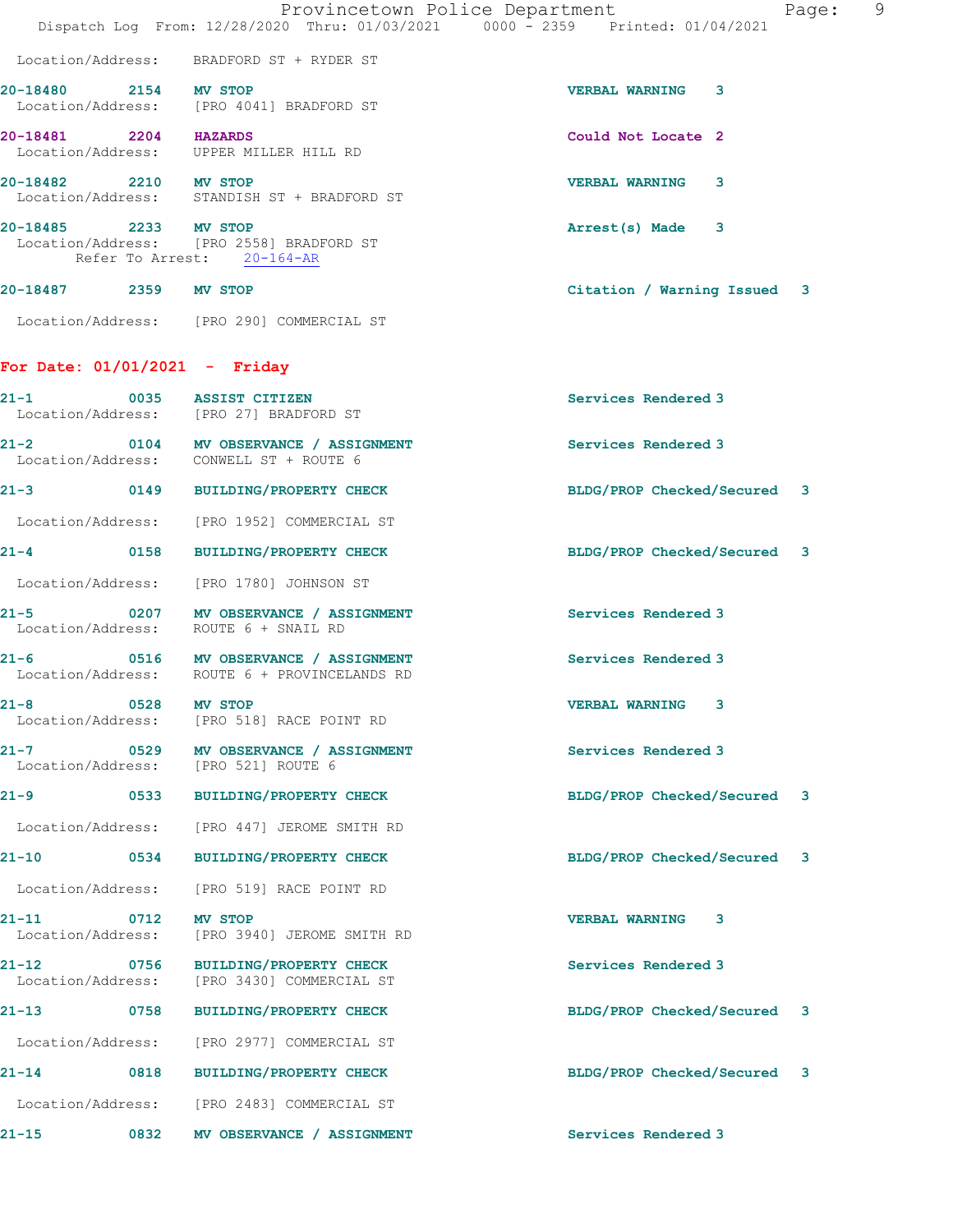|                                                            |      | Provincetown Police Department<br>Dispatch Log From: 12/28/2020 Thru: 01/03/2021 0000 - 2359 Printed: 01/04/2021 |                             | Page: 10 |  |
|------------------------------------------------------------|------|------------------------------------------------------------------------------------------------------------------|-----------------------------|----------|--|
|                                                            |      | Location/Address: [PRO 2490] PROVINCELANDS RD                                                                    |                             |          |  |
| 21-17<br><b>Example 18 OB33</b> TRESPASS                   |      | Location/Address: [PRO 3241] COMMERCIAL ST                                                                       | Services Rendered 2         |          |  |
|                                                            |      | 21-16 0834 MV OBSERVANCE / ASSIGNMENT<br>Location/Address: [PRO 2489] BRADFORD ST                                | Services Rendered 3         |          |  |
|                                                            |      | 21-18 0842 PARKING COMPLAINT                                                                                     | No Action Required          | 3        |  |
|                                                            |      | Location/Address: [PRO 284] COMMERCIAL ST                                                                        |                             |          |  |
|                                                            |      | 21-19 0908 BUILDING/PROPERTY CHECK<br>Location/Address: [PRO 1989] COMMERCIAL ST                                 | Services Rendered 3         |          |  |
|                                                            |      | 21-20 0925 MV OBSERVANCE / ASSIGNMENT<br>Location/Address: ROUTE 6 + SNAIL RD                                    | Services Rendered 3         |          |  |
|                                                            |      | 21-23 1114 SUSPICIOUS ACTIVITY<br>Location/Address: [PRO 1502] BRADFORD ST                                       | SPOKEN TO 2                 |          |  |
|                                                            |      | 21-24 1128 BUILDING/PROPERTY CHECK                                                                               | BLDG/PROP Checked/Secured 3 |          |  |
|                                                            |      | Location/Address: [PRO 182] COMMERCIAL ST                                                                        |                             |          |  |
| 21-25                                                      |      | 1158 FOLLOW UP<br>Location/Address: [PRO 3241] COMMERCIAL ST                                                     | Services Rendered 2         |          |  |
|                                                            |      | 21-28 1254 MV OBSERVANCE / ASSIGNMENT<br>Location/Address: HARRY KEMP WAY + HOWLAND ST                           | Services Rendered 3         |          |  |
| 1320 FOLLOW UP<br>21-32<br>Location/Address: COMMERCIAL ST |      |                                                                                                                  | Services Rendered 2         |          |  |
|                                                            |      | 21-31 1321 MV OBSERVANCE / ASSIGNMENT<br>Location/Address: BRADFORD ST + HOWLAND ST                              | Services Rendered 3         |          |  |
| 21-33 1346 MV STOP                                         |      |                                                                                                                  | Citation / Warning Issued 3 |          |  |
|                                                            |      | Location/Address: BRADFORD ST + ALLERTON ST                                                                      |                             |          |  |
| $21 - 35$                                                  |      | 1440 TRANSMIT KEY ISSUES                                                                                         | Referred to Other Agency    | 3        |  |
|                                                            |      | Location/Address: [PRO 542] SHANK PAINTER RD                                                                     |                             |          |  |
|                                                            |      | 21-37 1515 MEDICAL EMERGENCY<br>Location/Address: [PRO 350] COMMERCIAL ST                                        | PATIENT REFUSAL 1           |          |  |
|                                                            |      | 21-38 1525 MV OBSERVANCE / ASSIGNMENT<br>Location/Address: ROUTE 6 + CONWELL ST                                  | Services Rendered 3         |          |  |
|                                                            |      | 21-39 1545 BUILDING/PROPERTY CHECK<br>Location/Address: [PRO 3259] MACMILLAN WHARF                               | Services Rendered 3         |          |  |
|                                                            |      | 21-41 1604 LOST BLUE WALLET<br>Location/Address: [PRO 129] COMMERCIAL ST                                         | Services Rendered 3         |          |  |
| 21-42 1612 MV STOP                                         |      | Location/Address: [PRO 2513] ROUTE 6                                                                             | VERBAL WARNING 3            |          |  |
| 21-43                                                      |      | 1617 BUILDING/PROPERTY CHECK<br>Location/Address: [PRO 2540] RACE POINT RD                                       | Services Rendered 3         |          |  |
|                                                            |      | 21-44 1633 PARKING COMPLAINT                                                                                     | Citation / Warning Issued 3 |          |  |
|                                                            |      | Location/Address: [PRO 3663] BRADFORD ST                                                                         |                             |          |  |
| 21-46                                                      |      | 1707 BUILDING/PROPERTY CHECK<br>Location/Address: [PRO 512] PRINCE ST                                            | Services Rendered 3         |          |  |
| 21-48                                                      | 1825 | <b>MV COMPLAINT</b>                                                                                              | Services Rendered 2         |          |  |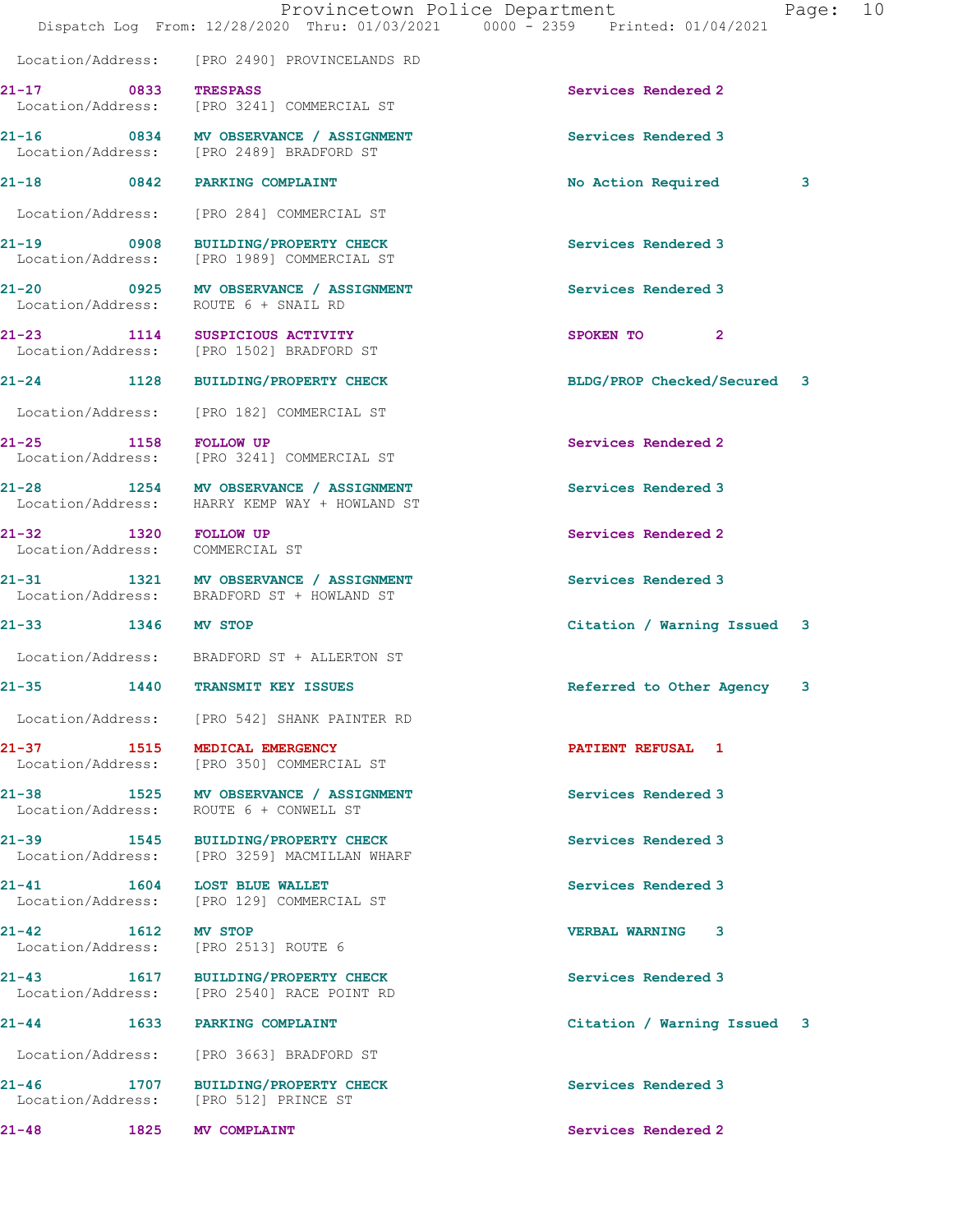|                                                   |      | Provincetown Police Department<br>Dispatch Log From: 12/28/2020 Thru: 01/03/2021 0000 - 2359 Printed: 01/04/2021 |                             | Page: 11 |
|---------------------------------------------------|------|------------------------------------------------------------------------------------------------------------------|-----------------------------|----------|
|                                                   |      | Location/Address: [PRO 2513] ROUTE 6                                                                             |                             |          |
|                                                   |      | 21-49 1946 BUILDING/PROPERTY CHECK<br>Location/Address: [PRO 537] SHANK PAINTER RD                               | Services Rendered 3         |          |
|                                                   |      | 21-50 1950 MV OBSERVANCE / ASSIGNMENT<br>Location/Address: BRADFORD ST + STANDISH ST                             | Services Rendered 3         |          |
|                                                   |      | 21-51 2035 MV OBSERVANCE / ASSIGNMENT<br>Location/Address: BRADFORD ST + RYDER ST                                | Services Rendered 3         |          |
|                                                   |      | 21-52 2052 MV OBSERVANCE / ASSIGNMENT<br>Location/Address: [PRO 106] COMMERCIAL ST                               | Services Rendered 3         |          |
| Location/Address: STABLE PATH                     |      | 21-53 2105 BUILDING/PROPERTY CHECK                                                                               | Services Rendered 3         |          |
|                                                   |      | 21-55 2107 BUILDING/PROPERTY CHECK<br>Location/Address: [PRO 530] SHANK PAINTER RD                               | Services Rendered 3         |          |
|                                                   |      | 21-54 2108 BUILDING/PROPERTY CHECK                                                                               | BLDG/PROP Checked/Secured 3 |          |
|                                                   |      | Location/Address: [PRO 519] RACE POINT RD                                                                        |                             |          |
| 21-56 2111 DISORDERLY<br>Refer To Arrest: 21-2-AR |      | Location/Address: ARCH ST + BRADFORD ST                                                                          | Arrest(s) Made 1            |          |
|                                                   |      | 21-57 2150 MEDICAL EMERGENCY<br>Location/Address: [PRO 542] SHANK PAINTER RD<br>Refer To Arrest: 21-2-AR         | Services Rendered 1         |          |
|                                                   |      | 21-59 2336 MEDICAL EMERGENCY<br>Location/Address: [PRO 3670] SHANK PAINTER RD                                    | PATIENT REFUSAL 1           |          |
| For Date: $01/02/2021$ - Saturday                 |      |                                                                                                                  |                             |          |
|                                                   |      | 21-61 0048 MV OBSERVANCE / ASSIGNMENT<br>Location/Address: ROUTE 6 + CONWELL ST                                  | Services Rendered 3         |          |
| $21 - 62$                                         |      | 0057 BUILDING/PROPERTY CHECK<br>Location/Address: [PRO 3259] MACMILLAN WHARF                                     | Services Rendered 3         |          |
|                                                   |      | 21-63 0123 MV OBSERVANCE / ASSIGNMENT<br>Location/Address: [PRO 2494] BRADFORD ST                                | Services Rendered 3         |          |
| $21 - 64$                                         |      | 0132 BUILDING/PROPERTY CHECK<br>Location/Address: [PRO 2540] RACE POINT RD                                       | Services Rendered 3         |          |
|                                                   |      | 21-65 0151 MV OBSERVANCE / ASSIGNMENT<br>Location/Address: ROUTE 6 + HOWLAND ST                                  | Services Rendered 3         |          |
| $21 - 66$                                         |      | 0205 MV STOP                                                                                                     | Citation / Warning Issued 3 |          |
|                                                   |      | Location/Address: [PRO 2898] JEROME SMITH RD                                                                     |                             |          |
| $21 - 67$ 0226                                    |      | <b>BUILDING/PROPERTY CHECK</b>                                                                                   | BLDG/PROP Checked/Secured 3 |          |
| Location/Address:                                 |      | [PRO 516] RACE POINT RD                                                                                          |                             |          |
| $21 - 68$ 0250<br>Location/Address:               |      | <b>BUILDING/PROPERTY CHECK</b><br>[PRO 2977] COMMERCIAL ST                                                       | Services Rendered 3         |          |
| $21 - 69$                                         | 0325 | <b>BUILDING/PROPERTY CHECK</b>                                                                                   | BLDG/PROP Checked/Secured 3 |          |
|                                                   |      | Location/Address: [PRO 512] PRINCE ST                                                                            |                             |          |
|                                                   |      | 21-70 0410 BUILDING/PROPERTY CHECK                                                                               | BLDG/PROP Checked/Secured 3 |          |
|                                                   |      | Location/Address: [PRO 530] SHANK PAINTER RD                                                                     |                             |          |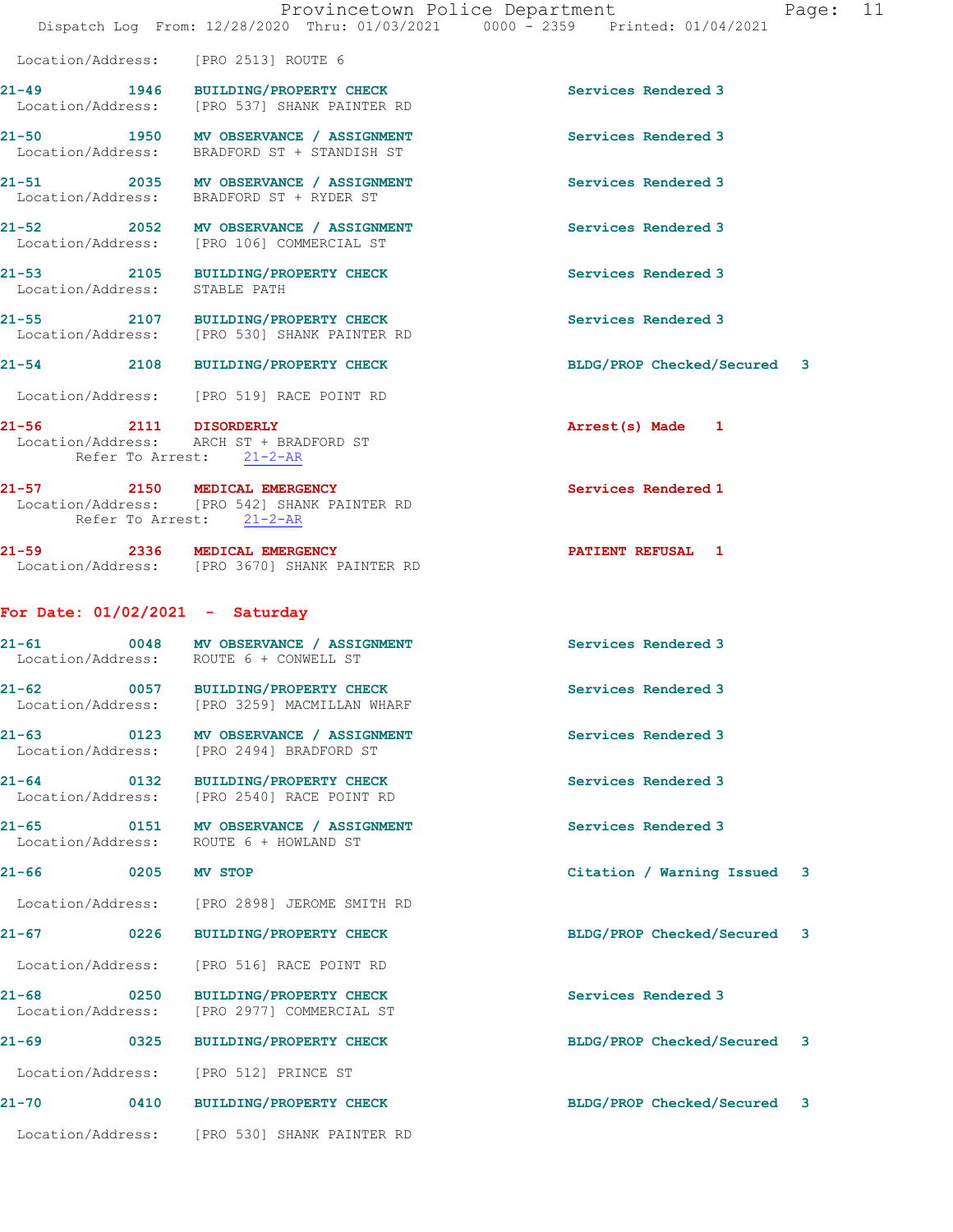|                                      | 21-71 0502 MV OBSERVANCE / ASSIGNMENT<br>Location/Address: ROUTE 6 + SHANK PAINTER RD   | Services Rendered 3                 |
|--------------------------------------|-----------------------------------------------------------------------------------------|-------------------------------------|
|                                      | 21-72 0515 MV OBSERVANCE / ASSIGNMENT<br>Location/Address: BRADFORD ST + HIGH POLE HILL | Services Rendered 3                 |
| Location/Address: [PRO 521] ROUTE 6  | 21-73 0602 BUILDING/PROPERTY CHECK                                                      | Services Rendered 3                 |
| $21 - 74$ 0629                       | <b>GENERAL INFO</b><br>Location/Address: [PRO 542] SHANK PAINTER RD                     | Services Rendered 3 17              |
| 21-76 0632 ALARM - GENERAL           |                                                                                         | False Alarm Weather (No Bill)       |
| $\mathbf{1}$                         | Location/Address: [PRO 3193] COMMERCIAL ST                                              |                                     |
| 21-75 0634 ALARM - GENERAL           |                                                                                         | No Action Required 1                |
|                                      | Location/Address: [PRO 1892] SHANK PAINTER RD                                           |                                     |
| 21-77 0653 ALARM - GENERAL           |                                                                                         | False Alarm Weather (No Bill)       |
| $\mathbf{1}$                         | Location/Address: [PRO 2018] COMMERCIAL ST                                              |                                     |
| 21-78                                | 0656 ALARM - GENERAL                                                                    | False Alarm Weather (No Bill)       |
| 1.                                   | Location/Address: [PRO 2445] COMMERCIAL ST                                              |                                     |
| Location/Address: ROUTE 6 + SNAIL RD | 21-79 0823 MV OBSERVANCE / ASSIGNMENT                                                   | Services Rendered 3                 |
|                                      | 21-80 0848 MV OBSERVANCE / ASSIGNMENT<br>Location/Address: [PRO 94] BRADFORD ST         | Services Rendered 3                 |
|                                      | 21-81 0914 SUSPICIOUS ACTIVITY<br>Location/Address: [PRO 3473] COMMERCIAL ST            | Services Rendered 2                 |
| 21-82 0957 MEDICAL EMERGENCY         |                                                                                         | Transported to Hospital 1           |
|                                      | Location/Address: [PRO 440] HARRY KEMP WAY                                              |                                     |
| $21 - 84$ 1046                       | <b>FOLLOW UP</b><br>Location/Address: [PRO 3296] SHANK PAINTER RD                       | Services Rendered 2                 |
|                                      | 21-86 1214 MV OBSERVANCE / ASSIGNMENT<br>Location/Address: [PRO 1892] SHANK PAINTER RD  | Services Rendered 3                 |
| 21-87 1214 MV STOP                   | Location/Address: [PRO 2577] BRADFORD ST                                                | <b>VERBAL WARNING 3</b>             |
| 21-89 1245 MEDICAL EMERGENCY         |                                                                                         | Transported to Hospital 1           |
|                                      | Location/Address: [PRO 440] HARRY KEMP WAY                                              |                                     |
| 21-91<br>1325                        | <b>BUILDING/PROPERTY CHECK</b><br>Location/Address: [PRO 519] RACE POINT RD             | Services Rendered 3                 |
|                                      | 21-92 1417 MV OBSERVANCE / ASSIGNMENT<br>Location/Address: SHANK PAINTER RD + BROWNE ST | Services Rendered 3                 |
| 21-93 1428 LOST WALLET               | Location/Address: [PRO 542] SHANK PAINTER RD                                            | Services Rendered 3                 |
| 21-95 1450 MEDICAL EMERGENCY         |                                                                                         | Transferred Custody<br>$\mathbf{1}$ |
|                                      | Location/Address: [PRO 191] COMMERCIAL ST                                               |                                     |
| 21-98 1540 SEAL ON BEACH             |                                                                                         | Referred to Other Agency 2          |
|                                      | Location/Address: [PRO 3259] MACMILLAN WHARF                                            |                                     |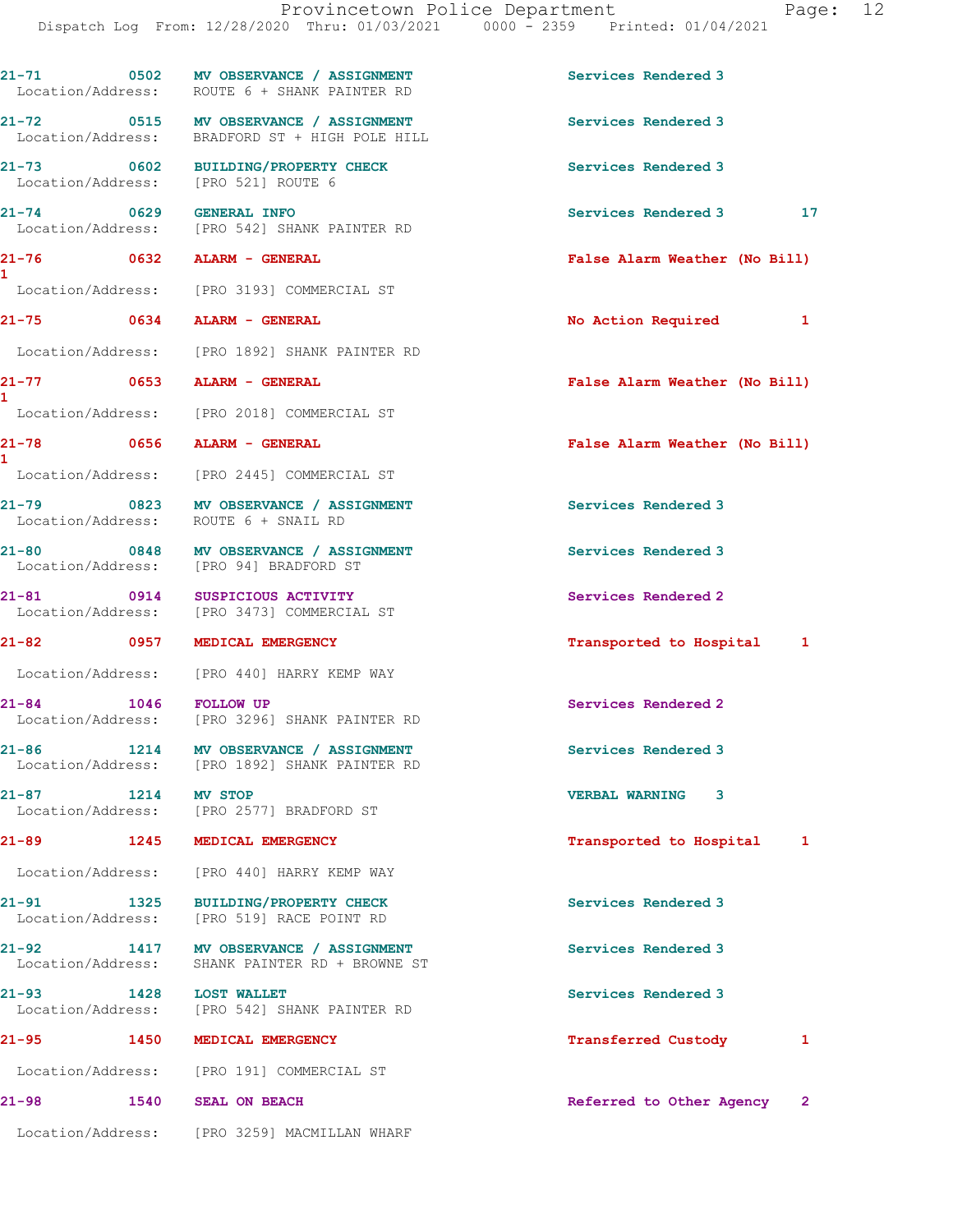|                               | 21-99 1548 MV OBSERVANCE / ASSIGNMENT<br>Location/Address: [PRO 106] COMMERCIAL ST           | Services Rendered 3                 |
|-------------------------------|----------------------------------------------------------------------------------------------|-------------------------------------|
| 21-100 1644 ALARM - FIRE      | Location/Address: [PRO 2702] COMMERCIAL ST                                                   | False Alarm 1                       |
| 21-102 1733                   | <b>TRESPASS</b><br>Location/Address: [PRO 2207] SHANK PAINTER RD                             | Services Rendered 2                 |
|                               | 21-103 1814 MV OBSERVANCE / ASSIGNMENT<br>Location/Address: BRADFORD ST + RYDER ST           | Services Rendered 3                 |
| 21-104 1846                   | <b>BUILDING/PROPERTY CHECK</b><br>Location/Address: [PRO 537] SHANK PAINTER RD               | Services Rendered 3                 |
|                               | 21-106 1852 MEDICAL EMERGENCY<br>Location/Address: [PRO 3222] ALDEN ST                       | <b>PATIENT REFUSAL 1</b>            |
|                               | 21-105 1855 PARKING COMPLAINT                                                                | Citation / Warning Issued 3         |
|                               | Location/Address: [PRO 290] COMMERCIAL ST                                                    |                                     |
| Location/Address: STABLE PATH | 21-107 1901 BUILDING/PROPERTY CHECK                                                          | Services Rendered 3                 |
|                               | 21-108 1917 MV OBSERVANCE / ASSIGNMENT<br>Location/Address: [PRO 530] SHANK PAINTER RD       | Services Rendered 3                 |
|                               | 21-109 2034 BUILDING/PROPERTY CHECK<br>Location/Address: [PRO 2540] RACE POINT RD            | Services Rendered 3                 |
|                               | 21-110 2042 BUILDING/PROPERTY CHECK                                                          | BLDG/PROP Checked/Secured 3         |
|                               | Location/Address: [PRO 519] RACE POINT RD                                                    |                                     |
|                               | 21-111 2050 MV OBSERVANCE / ASSIGNMENT<br>Location/Address: HARRY KEMP WAY + AUNT SUKEYS WAY | Services Rendered 3                 |
|                               | 21-112 2101 BUILDING/PROPERTY CHECK                                                          | BLDG/PROP Checked/Secured 3         |
|                               | Location/Address: [PRO 539] SHANK PAINTER RD                                                 |                                     |
|                               | 21-113 2124 BUILDING/PROPERTY CHECK                                                          | BLDG/PROP Checked/Secured 3         |
|                               | Location/Address: [PRO 1638] COMMERCIAL ST                                                   |                                     |
|                               | 21-114 2129 MV OBSERVANCE / ASSIGNMENT<br>Location/Address: [PRO 2277] BRADFORD ST           | Services Rendered 3                 |
| 21-115 2139 MEDICAL EMERGENCY | Location/Address: [PRO 3222] ALDEN ST                                                        | Services Rendered 1                 |
| 2326 ANIMAL CALL<br>21-116    |                                                                                              | Transferred Custody<br>$\mathbf{2}$ |
|                               | Location/Address: [PRO 3663] BRADFORD ST                                                     |                                     |
|                               | 21-117 2347 BUILDING/PROPERTY CHECK                                                          | BLDG/PROP Checked/Secured 3         |
|                               | Location/Address: [PRO 1952] COMMERCIAL ST                                                   |                                     |
|                               | 21-118 2348 MV OBSERVANCE / ASSIGNMENT<br>Location/Address: ROUTE 6 + CONWELL ST             | Services Rendered 3                 |
| 21-119 2355 MV STOP           | Location/Address: HOWLAND ST + HARRY KEMP WAY                                                | VERBAL WARNING 3                    |
|                               |                                                                                              |                                     |

## **For Date: 01/03/2021 - Sunday**

**21-120 0002 MV STOP VERBAL WARNING 3**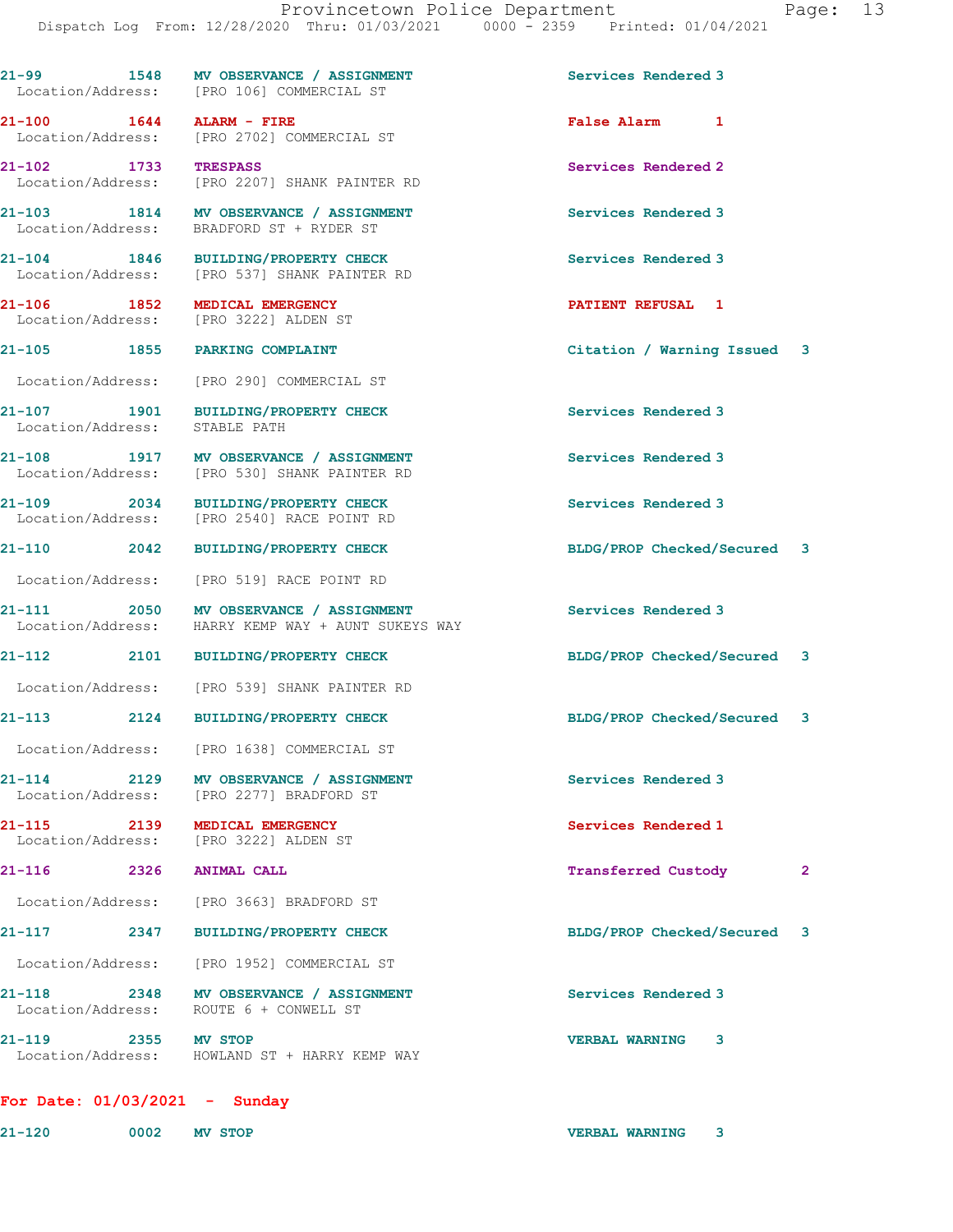| Provincetown Police Department<br>Dispatch Log From: 12/28/2020 Thru: 01/03/2021 0000 - 2359 Printed: 01/04/2021 |                                                                                                         |                             |  | Page: 14 |
|------------------------------------------------------------------------------------------------------------------|---------------------------------------------------------------------------------------------------------|-----------------------------|--|----------|
|                                                                                                                  | Location/Address: SEASHORE PARK DR + RACE POINT RD                                                      |                             |  |          |
|                                                                                                                  | 21-121 0019 MV OBSERVANCE / ASSIGNMENT<br>Location/Address: BRADFORD ST + JOHNSON ST                    | Services Rendered 3         |  |          |
|                                                                                                                  | 21-122 0037 BUILDING/PROPERTY CHECK                                                                     | BLDG/PROP Checked/Secured 3 |  |          |
|                                                                                                                  | Location/Address: [PRO 530] SHANK PAINTER RD                                                            |                             |  |          |
| $21 - 123$ 0042<br>Location/Address:                                                                             | DISTURBANCE - FIGHT / ARGUMENT<br>[PRO 2667] CAPTAIN BERTIES WAY                                        | Services Rendered 1         |  |          |
|                                                                                                                  | 21-124 0130 BUILDING/PROPERTY CHECK<br>Location/Address: [PRO 3259] MACMILLAN WHARF                     | Services Rendered 3         |  |          |
|                                                                                                                  | 21-125 0149 MV OBSERVANCE / ASSIGNMENT<br>Location/Address: [PRO 2494] BRADFORD ST                      | Services Rendered 3         |  |          |
|                                                                                                                  | 21-126 0213 BUILDING/PROPERTY CHECK                                                                     | BLDG/PROP Checked/Secured 3 |  |          |
| Location/Address: STABLE PATH                                                                                    |                                                                                                         |                             |  |          |
|                                                                                                                  | 21-127 0259 MEDICAL EMERGENCY<br>Location/Address: [PRO 3222] ALDEN ST                                  | PATIENT REFUSAL 1           |  |          |
|                                                                                                                  | 21-128 0313 BUILDING/PROPERTY CHECK                                                                     | BLDG/PROP Checked/Secured 3 |  |          |
|                                                                                                                  | Location/Address: [PRO 1780] JOHNSON ST                                                                 |                             |  |          |
| 21-129 0334 ASSAULT                                                                                              | Location/Address: [PRO 2667] CAPTAIN BERTIES WAY                                                        | SPOKEN TO 1                 |  |          |
|                                                                                                                  | 21-130 0347 BUILDING/PROPERTY CHECK                                                                     | BLDG/PROP Checked/Secured 3 |  |          |
|                                                                                                                  | Location/Address: [PRO 1886] BRADFORD ST                                                                |                             |  |          |
|                                                                                                                  | 21-131 0459 BUILDING/PROPERTY CHECK                                                                     | BLDG/PROP Checked/Secured 3 |  |          |
|                                                                                                                  | Location/Address: [PRO 3703] ROUTE 6                                                                    |                             |  |          |
|                                                                                                                  | 21-132 0521 MV OBSERVANCE / ASSIGNMENT<br>Location/Address: JEROME SMITH RD + SHANK PAINTER RD          | Services Rendered 3         |  |          |
|                                                                                                                  | 21-133 0541 MV OBSERVANCE / ASSIGNMENT<br>Location/Address: ROUTE 6 + SNAIL RD                          | Services Rendered 3         |  |          |
| 21-134 0657 LOST PROPERTY                                                                                        | Location/Address: [PRO 3432] COMMERCIAL ST                                                              | Services Rendered 3         |  |          |
|                                                                                                                  | 21-135 0756 MEDICAL EMERGENCY<br>Location/Address: [PRO 2909] COMMERCIAL ST                             | PATIENT REFUSAL 1           |  |          |
|                                                                                                                  | 21-136 0826 MV OBSERVANCE / ASSIGNMENT<br>Location/Address: [PRO 4136] BRADFORD ST                      | Services Rendered 3         |  |          |
| 21-137 0854 ANIMAL CALL                                                                                          | Location/Address: [PRO 154] COMMERCIAL ST                                                               | SPOKEN TO 2                 |  |          |
|                                                                                                                  | 21-139 0918 BUILDING/PROPERTY CHECK<br>Location/Address: [PRO 2500] COMMERCIAL ST                       | Services Rendered 3         |  |          |
|                                                                                                                  | 21-140 1024 MV OBSERVANCE / ASSIGNMENT<br>Location/Address: HIGH POLE HILL + BRADFORD ST                | Services Rendered 3         |  |          |
|                                                                                                                  | 21-141 1041 MV OBSERVANCE / ASSIGNMENT<br>Location/Address: [PRO 3359] HARRY KEMP WAY + AUNT SUKEYS WAY | Services Rendered 3         |  |          |
| 21-142 1048 MV STOP                                                                                              | Location/Address: ROUTE 6 + SNAIL RD                                                                    | <b>VERBAL WARNING 3</b>     |  |          |
|                                                                                                                  | 21-143 1056 MV OBSERVANCE / ASSIGNMENT                                                                  | Services Rendered 3         |  |          |